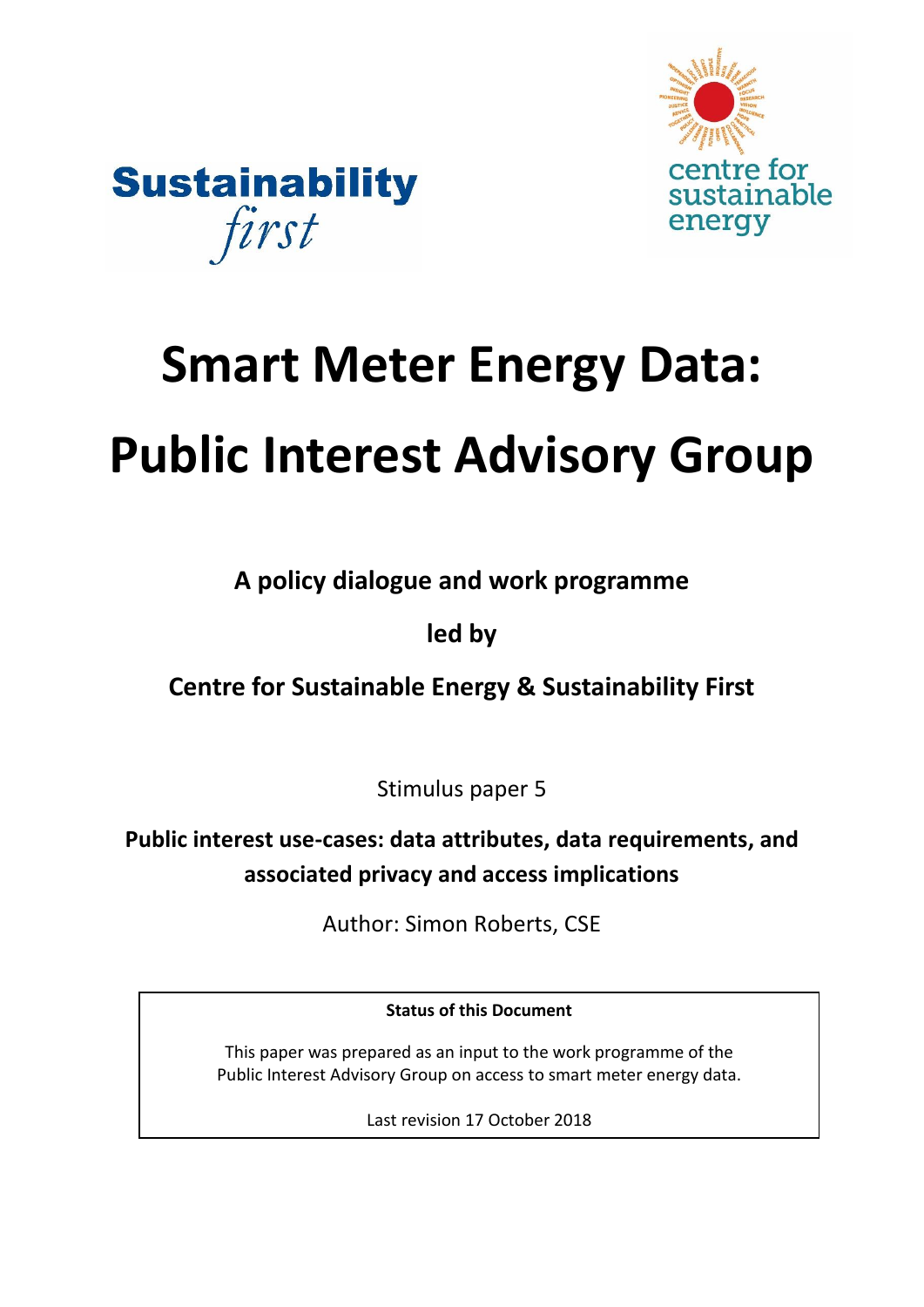## **1. Introduction**

Analysis by the PIAG team and a programme of engagement with PIAG members and other stakeholders has produced a set of six high-level 'archetype' use-cases for smart meter energy data which can be considered broadly 'in the public interest' (See PIAG Stimulus Paper 4 at 'Downloads' at [www.smartenergydatapiag.org.uk\)](http://www.smartenergydatapiag.org.uk/).

To meet PIAG's purposes, there is a need to understand in more detail how each use-case could be served and the potential implications of doing so for access to smart meter data and consumer privacy concerns. This requires analysis of:

- a. the attributes of the smart meter data required to serve the use-case, including spatial and temporal resolution and frequency of data capture;
- b. the attributes of any other data (such as building data, socio-demographic data, other energy data etc) that would be required alongside the smart meter data to meet each use-case;
- c. the data access, analysis and processing requirements to prepare the dataset required to serve each use-case;
- d. the attributes of the dataset that would need to be made available to users to serve each public interest use-case, and;
- e. the extent to which the necessary dataset to deliver each use-case might risk compromising consumer privacy.

This paper examines these issues, covering the six 'archetype' use-cases which capture the essential qualities of the range of the public interest use-cases identified for PIAG (Xref Nicky's paper).

# **2. Key considerations**

#### <span id="page-1-0"></span>**2.1 Absence of a database of smart meter data which could serve public interest uses**

In considering how smart meter data could serve 'public interest' uses, it is vital first to understand that, there are no current plans for a database which might hold all of the domestic smart meter data for Great Britain. This was a choice made in the design of the smart meter roll-out in response to concerns about potential risks to privacy and data security.

Rather than being stored as part of a 'complete' national database or data system, the data from each domestic smart meter will be stored only on the individual household meter (for 13 months) and by each customer's electricity and gas supplier. It is not clear how long suppliers plan to store this data or at what resolution (e.g. half-hourly) the data will be held. Plans and systems are likely to vary between suppliers.

Correspondingly, there is no requirement on any organisation either to capture or to maintain domestic smart meter data within a single database or data system which could then, in principle, be utilised to serve a defined public interest use.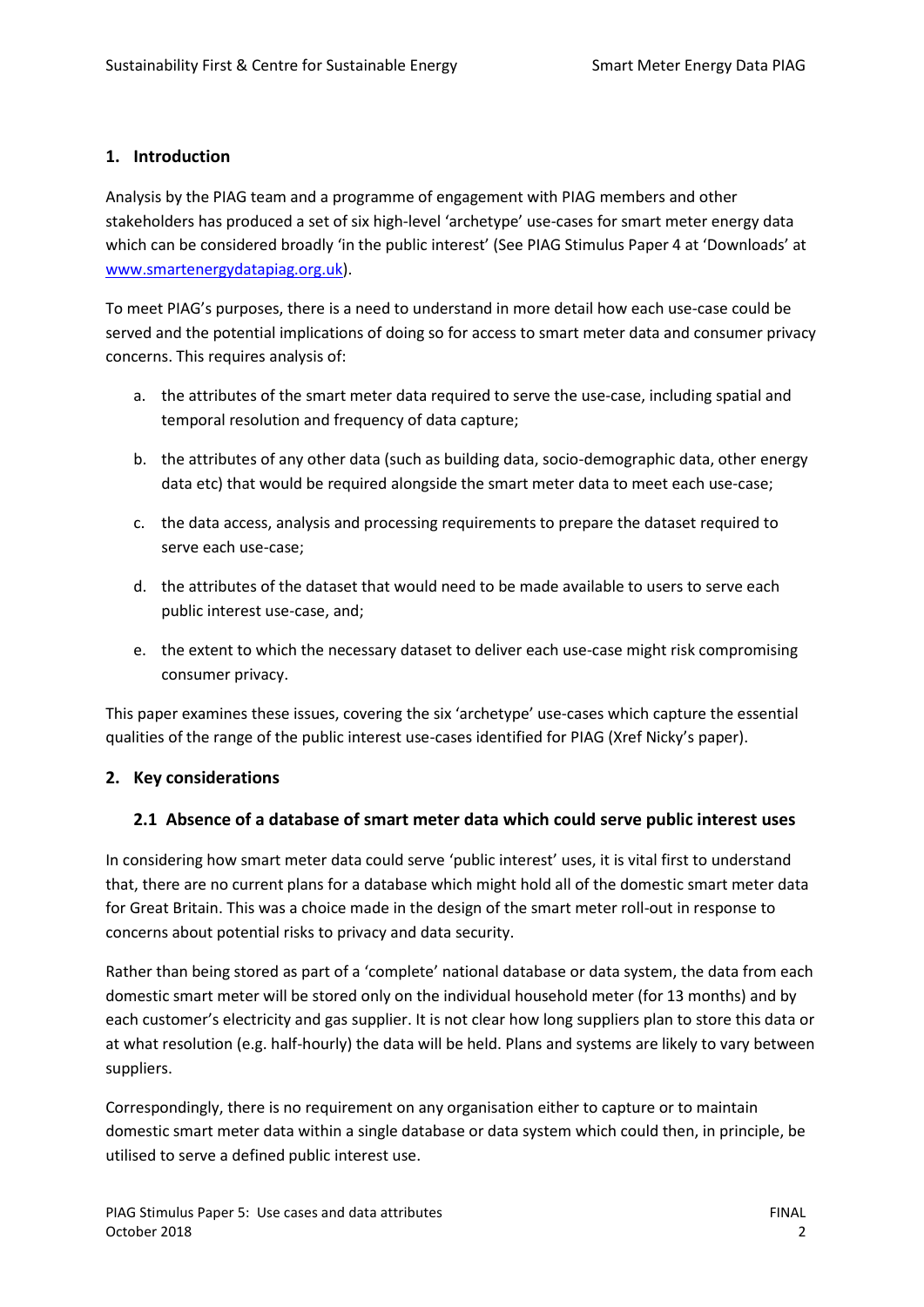The implication of this situation for our analysis of how to use smart meter data to serve the public interest use-cases is simple:

# *To create any dataset to enable the realisation of any of the six public interest use-cases we have identified would require the individual level smart meter records (1) to be captured and (2) to be processed.*

In the absence of a mass programme of securing individual-level household consent for 'public purpose' access, this suggests a need for a 'trusted processor' (or equivalent capability) to capture, curate, analyse and process the individual smart meter records in a secure environment (i.e. one that carries virtually no risk of individual privacy being breached by release to other parties). The Office for National Statistics undertakes this role in relation to a range of sensitive household socio-demographic and income data.

A future PIAG paper will examine potential options for data-capture and how the question of a trusted processor might be addressed, including characteristics required of the trusted processor function and options for how this might be realised in practice, taking into account the Data Access and Privacy Framework (DAPF), GDPR and other privacy considerations.

However, for the sake of the analysis in this paper, we have assumed that this function is in place. As indicated above, it is difficult to see how, without this further step, most of the public interest usecases we have identified for smart meter data could be served. $1$ 

## **2.2 Distinguishing between data** *input* **and data** *output* **requirements**

In order to understand the privacy implications of potential approaches to realising the use-cases, it is important to distinguish between (a) the data required for processing to create the dataset which can then be used to serve a use-case and (b) the nature of the data then available in that dataset.

This is because, as will be demonstrated in this paper, the privacy issues potentially associated with the data processing exercise (what we term 'Inputs') can be very different from the privacy issues potentially associated with the dataset subsequently available for a public interest purpose (what we term the 'Output').

As explained in Section [0 above,](#page-1-0) the *Inputs* for every use-case would always require the processing of individual household smart meter data (if only to aggregate it to the scale required for the use-case).

However, as explained below, **for each of the use-case archetypes identified, the** *Output* **dataset can serve the use-case** *without* **containing any data which has identifiers for individual households** (and therefore offers no potential for a breach of their privacy).

Later PIAG papers and discussions will explore the privacy and consent issues associated with this sort of secure data processing to serve a public interest purpose and where the associated dataset cannot itself compromise privacy.

 $\overline{a}$ 

PIAG Stimulus Paper 5: Use cases and data attributes FINAL 1 This is because the public interest use-cases generally require data at a scale which would make securing individual household consent for access to smart meter data unfeasible. While there are initiatives such as the UCL Smart Meter Research Portal which will be building up a longitudinal database of household smart energy data having secured individual consents to access smart meter data, there will be challenges in confirming the representativeness of the participating households and significant limitations in terms of use-cases focused on local energy system planning.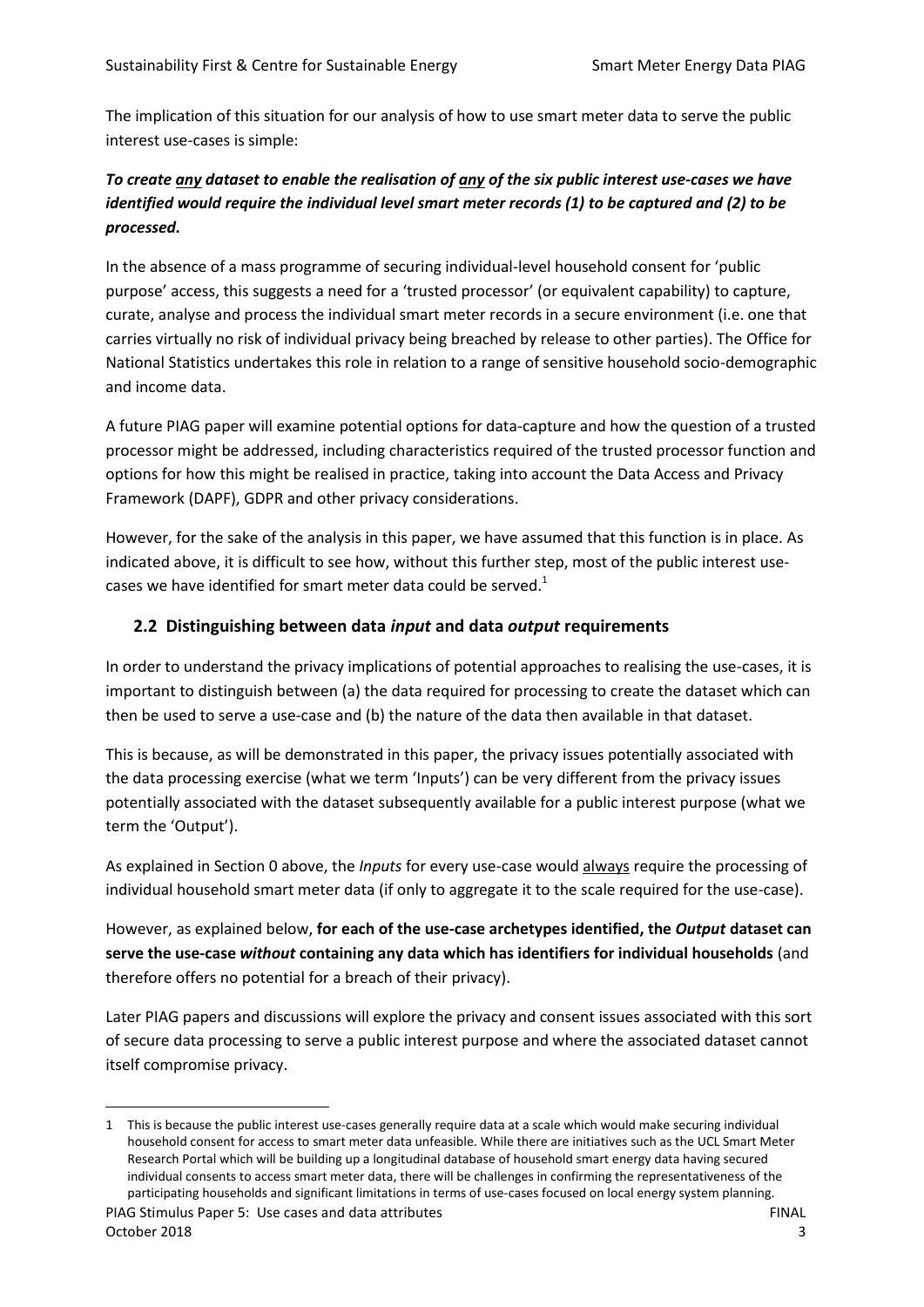#### **3. Public interest use-cases: the six archetypes**

The six archetype public interest use-cases are introduced briefly below; their requirements of smart meter and other data are explored in Section [5](#page-5-0) below.

#### **Use Case 1: National and sub-national domestic sector energy statistics**

Smart meter energy data could enhance significantly the detail available in national and sub-national statistics about domestic energy consumption. It could also reduce delays in the production of the statistics, providing policy makers and others with the opportunity to observe and respond to trends more promptly. For example, using just smart meter data could provide a wider range of typical daily profiles for each season (for consumption and peak demand), peak demand for electricity and for heat, levels of export from domestic generation etc.

#### **Use Case 2: Local level energy system planning**

There is a public interest in enabling local actors (such as local authorities, community interest groups etc) to establish a detailed picture of their local energy system and the fine-grain patterns of energy supply and demand within it. This will enable better infrastructure planning (for example, to install heat networks or EV charging points) and the design and targeting of more effective interventions to reduce carbon emissions, improve system efficiency and secure local economic benefit (such as balancing local electricity supply and demand more effectively, aggregating neighbourhood demand response, or monitoring the impact of local low carbon housing refurbishment initiatives).

#### **Use Case 3: Data for analysis and modelling to support policy making, research and insights**

Smart meter data could offer a significant opportunity to improve the quality of the data analysis, modelling and research which supports policy-making by providing much finer grain energy data alongside other household attributes of policy interest. These improvements could be made in relation to, for example: policy-makers understanding of energy use in different types of household and dwelling type; the potential distributional impacts of policy and market changes (some of which may only occur at particular times of the year or for households with particular energy use profiles); the monitoring evaluation of policy impacts; etc.

#### **Use Case 4: Improved intervention design and testing**

Many public interest stakeholders are interested in how smart meter data could help them to improve the design and targeting of their planned interventions (for example to tackle fuel poverty or encourage take up of demand flexibility services locally).

#### **Use Case 5: Local electricity system 'live' monitoring to trigger reactions/interventions in real time**

Several public interest stakeholders were keen to have access to 'live' (i.e. virtually real time) data on the local electricity system in order to drive interventions such as local triggers for demand shifting or reduction or participation in local (or national) balancing and associated markets.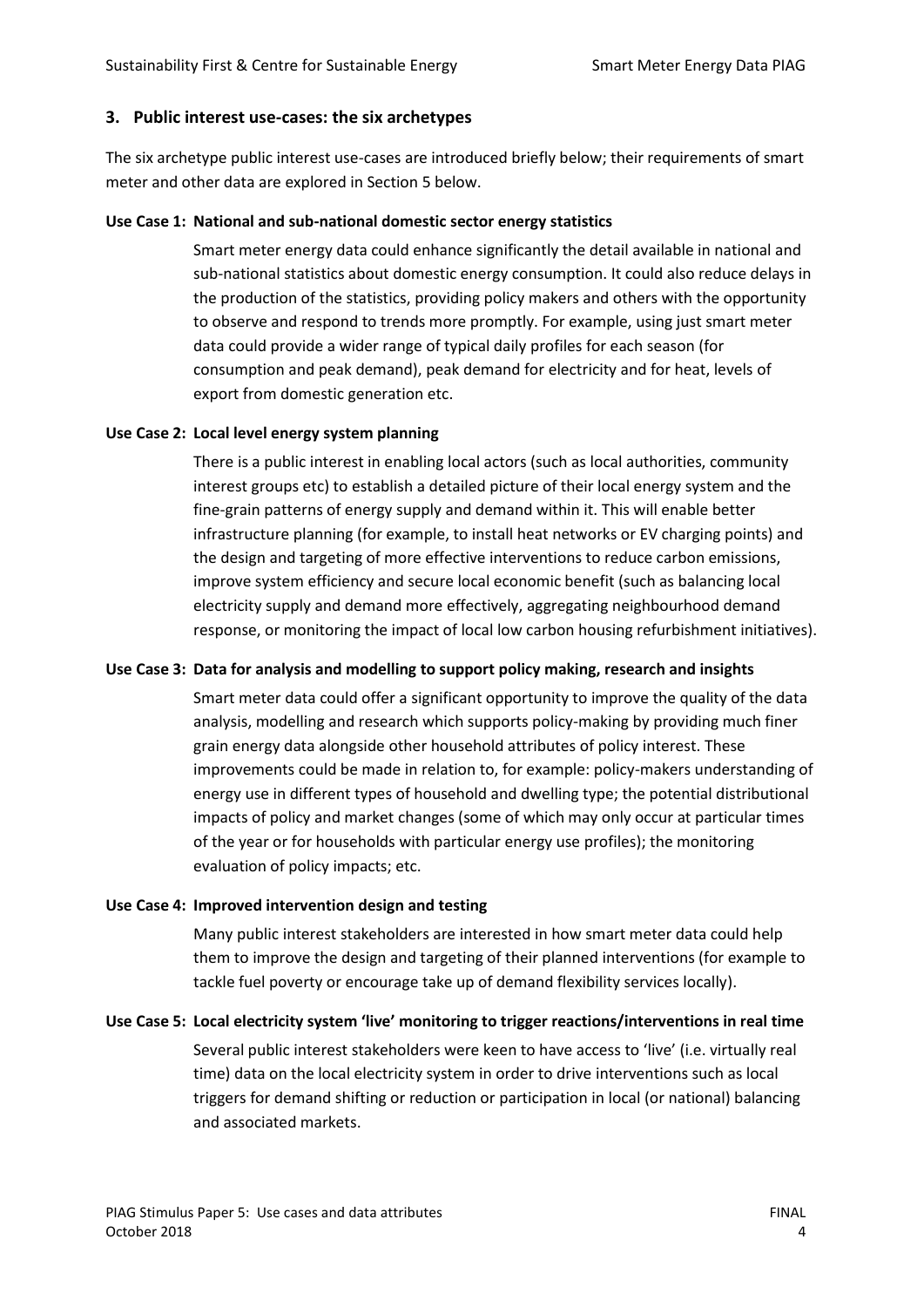#### **Use Case 6: Service innovation and development and testing of early stage design/algorithms etc**

A number of public interest stakeholders are interested in the development and/or provision of services which used smart meter data to help individuals to gain some sort of personal benefit (from thermal safeguarding which warns people – or their carers - when their home is unhealthily cold and/or damp, to peer-to-peer trading services). While we have concluded that provision of smart meter data to enable the delivery of these services should be a matter for individual consent, there is a public interest in such services being developed so that they become available for individuals to choose whether to participate.

#### It should be noted (as outlined in PIAG Stimulus Paper 4 – see 'Downloads' at

[www.smartenergydatapiag.org.uk\)](http://www.smartenergydatapiag.org.uk/) that stakeholders also identified potential public interest value in the research and policy insights which could be gained from including individual household smart meter energy data as an 'administrative dataset' alongside other individual household datasets. The smart meter data would then be available for the type of 'big data' analysis typically undertaken by ONS as a 'trusted processor' on behalf of government and which is becoming an increasingly common feature of policy design processes following the introduction of the Digital Economy Act. However, this public interest use for smart meter data has not been included here as an 'archetype' because the use-case ('better policy evidence') is too generic to enable a clear description of either the required date inputs or the required data outputs. Nevertheless, it should be borne in mind within PIAG's wider consideration of the potential value of smart meter energy data being accessed and applied for public interest purposes.

#### **4. Understanding different data attributes**

To provide a consistent and intelligible framework for considering the data attributes of smart meter data, we have identified three key dimensions on which they can vary:

**Temporal resolution:** ranging from a single annual figure (kWh or peak kW demand) to below half-hourly

**Spatial resolution:** from national level down to individual property level

**Data capture frequency:** ranging from yearly down to live feed of real-time data

It should be borne in mind that the data captured by smart meters includes both gas and electricity data and includes potentially useful data such as peak-use and maximum load (kW) as well as consumption data (kWh).

In addition, the other types of data potentially required to serve at least some of the use-cases have similar dimensions which vary by granularity of resolution:

**Building information:** from no use of building-related information to use of detailed data for individual buildings (such as size, built form, energy performance, use, tenure etc)

**Socio-demographics**: from use of area-level (e.g. LSOA) information to use of rich data for each household

In addition, to realise some use-cases will require the domestic smart meter data to be combined with what we've categorised as **'Other energy data'**, such as non-domestic energy consumption data, local energy generation data, EV charging point data.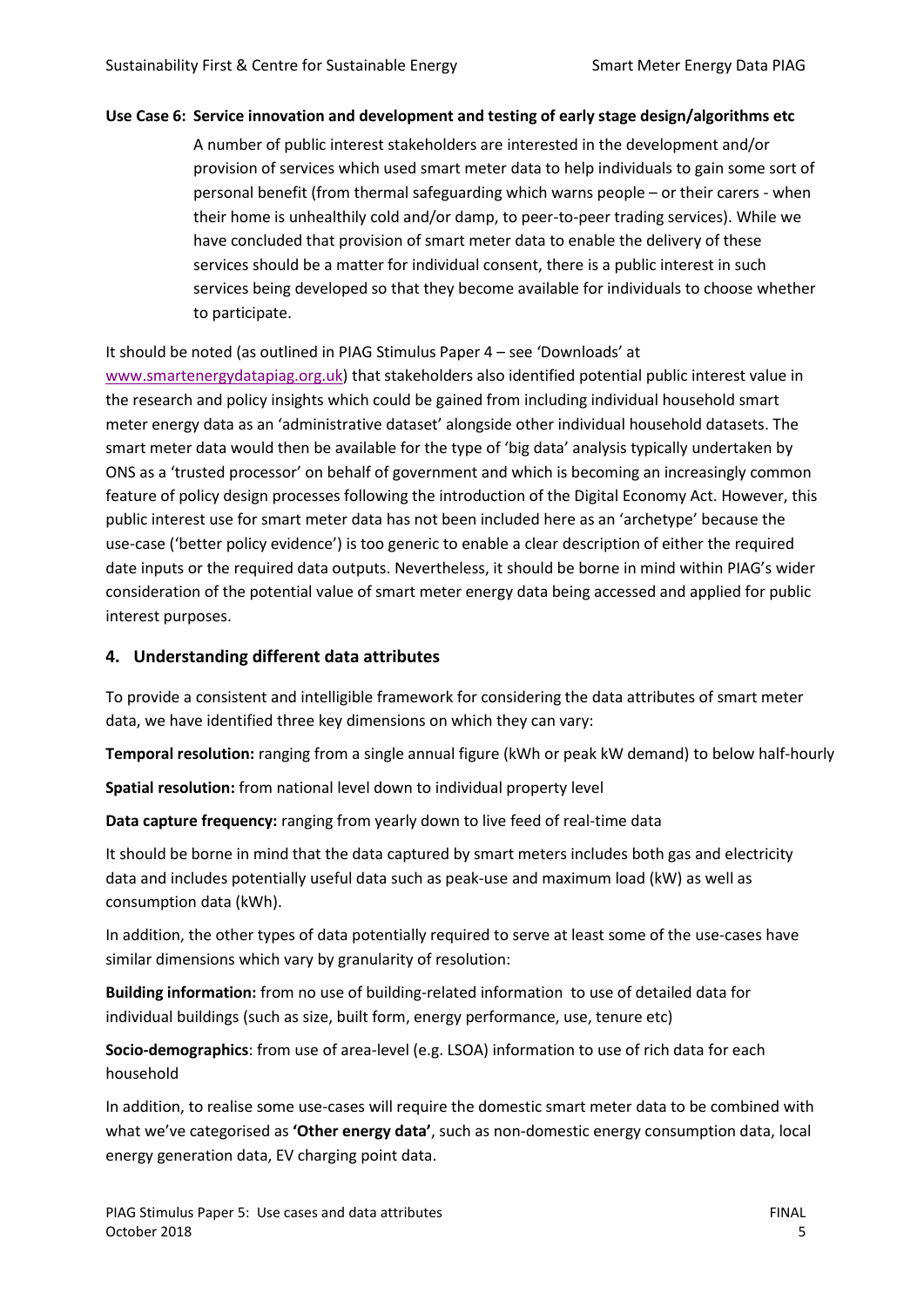For each use-case these can be represented graphically (see below). By indicating where on each dimension the required data sits (for example, half-hourly data at property level captured annually), the data attributes associated with each use-case can be illustrated and simply compared. As discussed above, these need to be considered separately for the data **Inputs** for processing and analysis and the resulting **Output** dataset which is made available to serve the use-case. This distinction is important because there are significant differences between the two, with very different implications for the potential risk of compromising the data privacy of an individual household.

| Smart meter data requirements |                    |                                                                          |  |  |  |
|-------------------------------|--------------------|--------------------------------------------------------------------------|--|--|--|
| <b>Temporal resolution</b>    | <b>Annual</b>      | <b>Below half-</b><br>hourly                                             |  |  |  |
| Spatial resolution            | <b>National</b>    | <b>Property level</b>                                                    |  |  |  |
| Data capture frequency        | Yearly             | Live feed                                                                |  |  |  |
| Other data requirements       |                    |                                                                          |  |  |  |
| <b>Building information</b>   | <b>None</b>        | <b>Detailed fabric info for</b><br>individual building                   |  |  |  |
| Socio-demographics            | Area-level<br>info | <b>Rich data for</b><br>each household                                   |  |  |  |
| Other energy data             | Yes / No           | e.g. EV charging point data<br>e.g. Non-domestic energy consumption data |  |  |  |

#### <span id="page-5-0"></span>**5. Archetype use-cases and their data requirements**

 $\overline{a}$ 

Using the framework of data attributes outlined above, we can review each use-case archetype in terms of its required data processing Inputs and the attributes of the required Output dataset which enables the use-case to be realised.

#### **Use Case 1: National and sub-national domestic sector energy statistics**

The Digest of UK Energy Statistics – DUKES – currently uses monthly, quarterly and annual survey data from energy generators and producers, energy suppliers and major energy users to create a 'topdown' data set of energy supplied to different end-use sectors (including domestic). The survey does not directly collect any meter data (though the data from energy suppliers and users is likely to be based on aggregated meter data they have collected). The sub-national domestic sector energy statistics (which are used in Energy Consumption in the UK – ECUK – and the National Energy Efficiency Database) are compiled from a single annual consumption record for each household as collected from (largely) non-smart meters by Xoserve (in case of gas) and from a number of meter data aggregators (in the case of electricity). These household records are aggregated to national level annually and also published at various other levels of spatial resolution for annual data (from regions and local authority areas down to *Lower Layer Super Output Area* LSOA).<sup>2</sup>

PIAG Stimulus Paper 5: Use cases and data attributes FINAL October 2018 6 2 Electricity consumption data has also been published by BEIS (as combined domestic and non-domestic consumption) at full postcode level in an experimental dataset for 2015 (see [here,](https://www.gov.uk/government/statistics/postcode-level-electricity-estimates-2015-experimental) published in March 2017).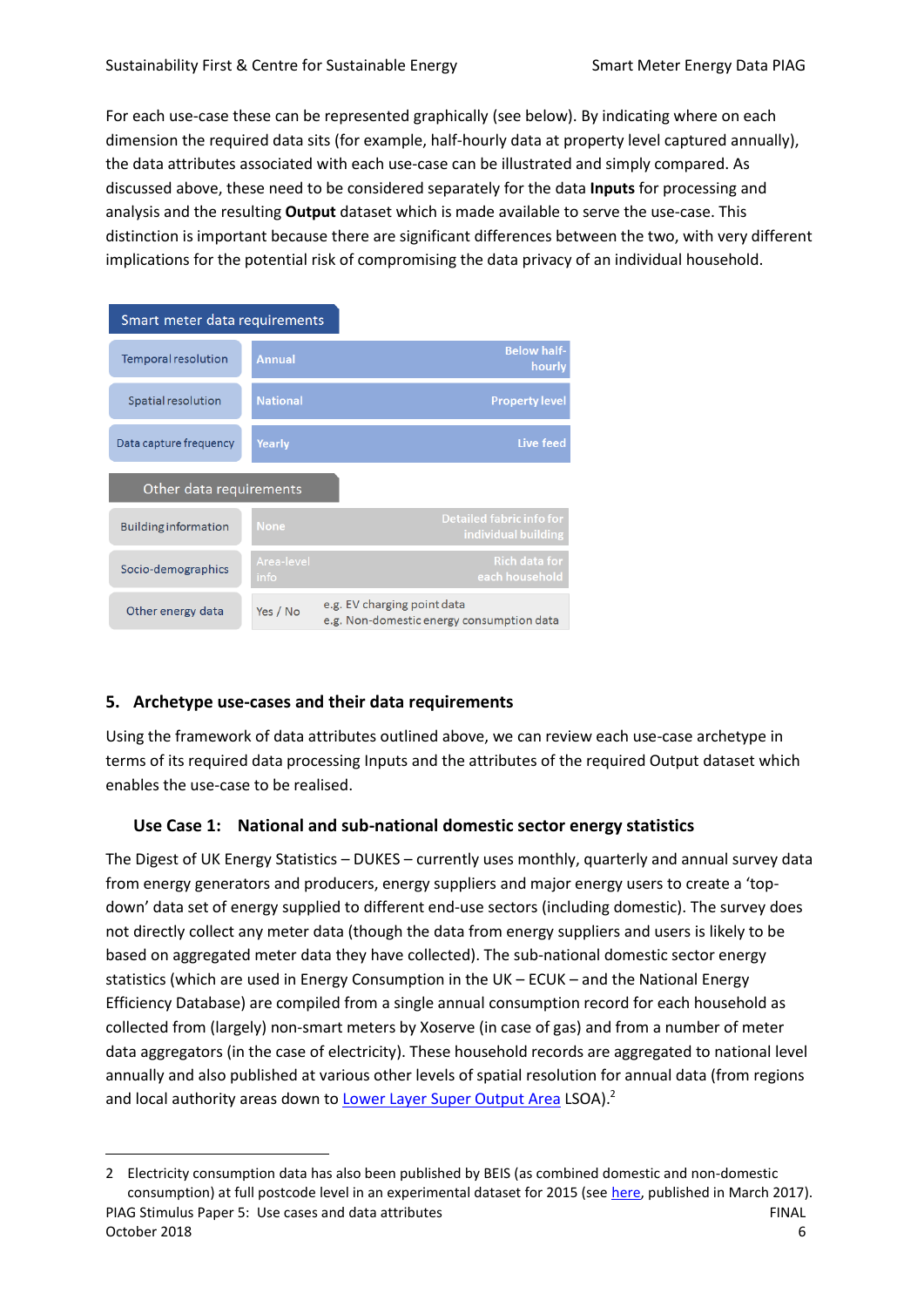Both of these approaches (DUKES and the sub-national data) provide the basis for calculating average annual domestic consumption and, by comparing datasets over time, observing trends in consumption. However, because the data is either directly or indirectly sourced from surveys or 'dumb' meters and only contains a single annual consumption figure, it can provide none of the detail of typical usage patterns across the year and associated peak demands etc. In addition, the household-level dataset includes a degree of inaccuracy because, in its compilation, any estimated meter reads in the annual dataset are ignored (reverting instead to the most recent 'real' meter read for that household in a previous dataset, and therefore likely to be at least a year out of date, albeit weather corrected).

Given the scale and speed of change in the energy system, there are potentially public interest benefits from improving these important statistical inputs to public policy and regulatory practice. Using domestic smart meter data as the input to these statistics could, in time, greatly reduce delays in their availability and significantly improve the detail available. For example, using just smart meter data, it could provide a wider range of typical daily profiles for each season (for consumption and peak demand), peak demand for electricity and for heat, levels of export from domestic generation etc.<sup>3</sup>

The attributes of the data Inputs and the dataset Output are shown below, using the graphical representation developed for this analysis.

#### 1: National and sub-national energy statistics INPUTS

1: National and sub-national energy statistics OUTPUT

| Smart meter data requirements |                           |           |                                                                                                                     | Smart meter data derived output |                 |                                               |                              |  |
|-------------------------------|---------------------------|-----------|---------------------------------------------------------------------------------------------------------------------|---------------------------------|-----------------|-----------------------------------------------|------------------------------|--|
| Temporal resolution           | <b>Annual</b>             |           | <b>Below half-</b><br>1/2 hourly<br>hourly                                                                          | <b>Temporal resolution</b>      | <b>Annual</b>   | Average seasonal daily<br>profiles, peaks etc | <b>Below half-</b><br>hourly |  |
| Spatial resolution            | <b>National</b>           |           | Property<br>level                                                                                                   | Spatial resolution              | <b>National</b> | Anything above LSOA                           | <b>Property level</b>        |  |
| Data capture frequency        | Yearly                    | Quarterly | Live feed                                                                                                           | Data release frequency          | Yearly          | Quarterly                                     | Live feed                    |  |
| Other data requirements       |                           |           |                                                                                                                     |                                 |                 |                                               |                              |  |
| <b>Building information</b>   | None                      |           | Detailed fabric info for<br>individual building                                                                     |                                 |                 |                                               |                              |  |
| Socio-demographics            | <b>Area-level</b><br>info |           | ata for<br><b>Single level</b><br>sehold<br>hh marker?                                                              |                                 |                 |                                               |                              |  |
| Other energy data             |                           |           | Will need non-domestic data for full energy stats, plus,<br>ideally, bousebold level data on generation and storage |                                 |                 |                                               |                              |  |

The important distinction to be made from a privacy perspective between 'Inputs' data attributes and those of the 'Output' dataset is well illustrated by this use-case. The 'Inputs' data required for this usecase is property level and half-hourly smart meter data (and therefore arguably the most sensitive from a household privacy perspective). However, the Output dataset for publication (to meet this usecase) would contain data aggregated both spatially and temporally to such an extent that it would become impossible to identify any individual record. The implications for privacy thus relate only to the use of individual records in the initial data capture and 'trusted processing' to create outputs to serve this public interest use-case, not in the published output itself.

 $\overline{a}$ 

Consumption for postcodes with as few as 6 meters are reported (those with fewer having been amalgamated into neighbouring codes).

<sup>3</sup> However, as domestic generation (eg PV) and in-home 'behind the meter' storage become more prevalent, it will also be important to capture data on the contribution these technologies are making; if they are ignored, meter readings will not reflect 'final consumption' by the household but rather 'final demand on the energy system' made by the household. Both represent important information but they are different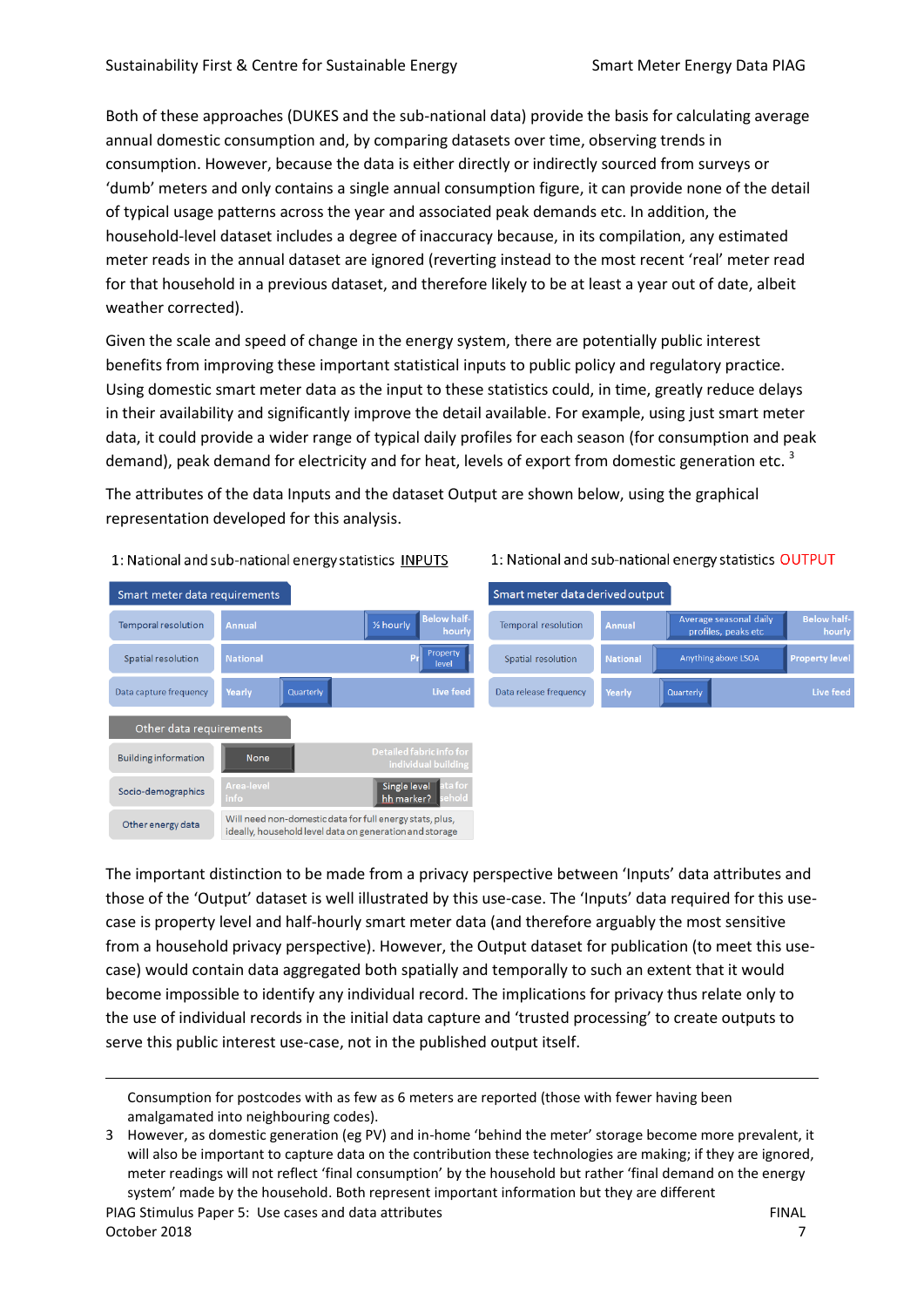# **Use Case 2: Local-level energy system planning**

There is a public interest in enabling local actors (such as local authorities, community interest groups etc) to establish a detailed picture of their local energy system and the fine-grain patterns of energy supply and demand within it. This will enable better infrastructure planning (for example, to install heat networks or EV charging points) and the design and targeting of more effective interventions to reduce carbon emissions, improve system efficiency and secure local economic benefit (such as balancing local electricity supply and demand more effectively, aggregating neighbourhood demand response, or monitoring the impact of local low carbon housing refurbishment initiatives).

At present, this data is not available at sufficient temporal resolution (currently a single annual consumption figure) to enable effective local system planning. Similarly, LSOA level data is arguably too large (at c. 500 homes – or a population of 1,000) to enable effective identification of opportunities for interventions or new infrastructure. Smart meter data could help to change this.

By way of Inputs, the smart meter data attributes required are very similar to the national and subnational data use-case. However, in order to provide a full picture of the local energy system which local planning would require, the Inputs also need to extend beyond domestic data to include other energy data such as non-domestic energy consumption data, generation/supply data, EV charging etc and information about local electricity and gas networks (both their topology and their current capacity and constraints).

To serve use-case 2, the Output dataset needs to be at fine grain both temporally and spatially. Half hourly data is needed to provide the full picture required for local system planning (for smart meter data and the other energy data). Aggregating to street (or DNO low voltage substation feeder) level (with care taken with those areas with very low population density) should provide sufficient detail without risking compromising individual privacy. For the purposes of planning (as opposed to operation) of the local energy system, a yearly dataset from the previous year will be adequate.



2: Local energy system planning OUTPUT

2: Local energy system planning INPUTS

In this approach, the Output dataset would be purely energy data, but it could be combined at local level with other socio-demographic and building datasets (e.g. Index of Multiple Deprivation) to improve understanding and aid targeting of interventions (for example at more disadvantaged neighbourhoods).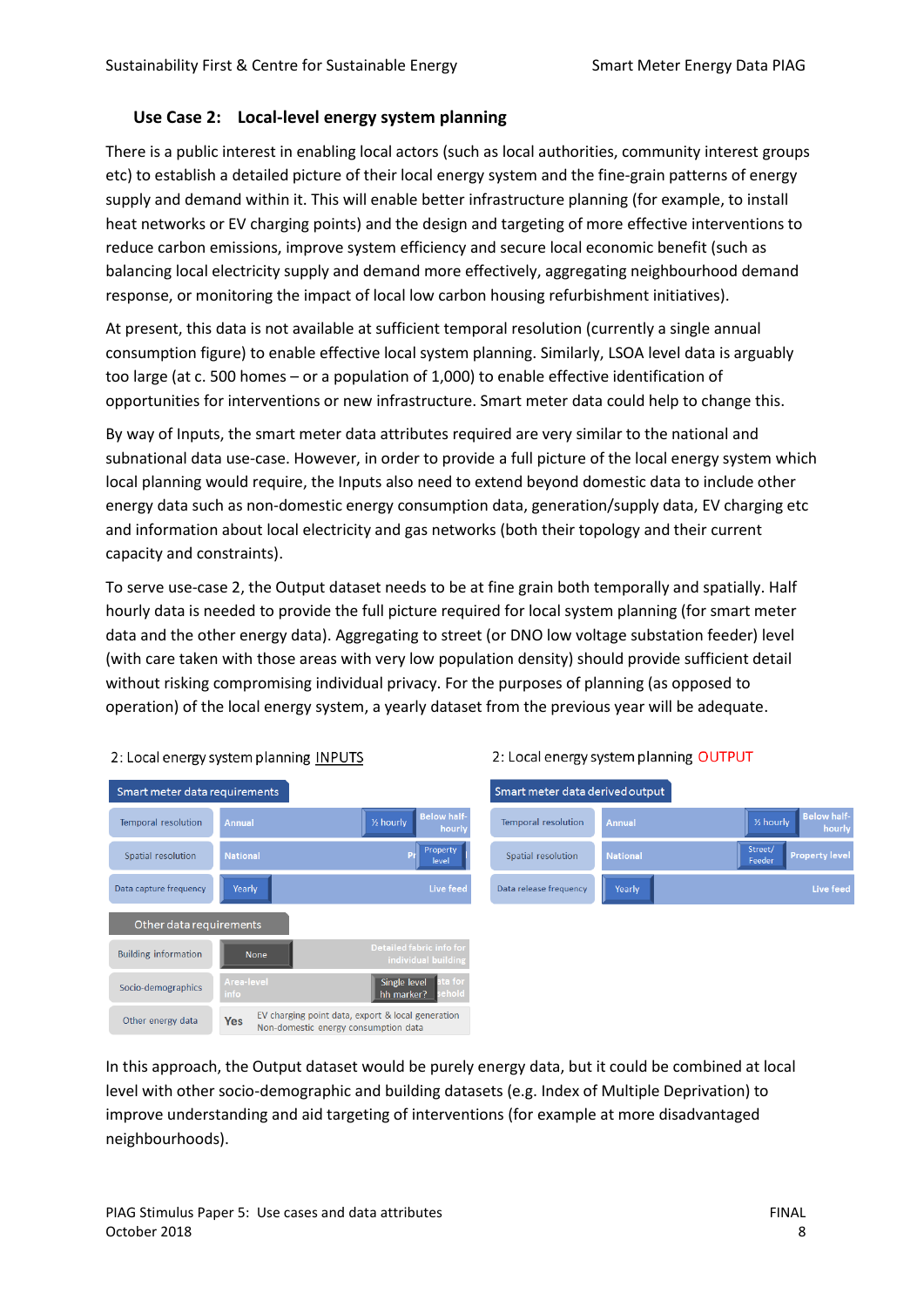#### **Use Case 3: Data for analysis and modelling to support policy making, research and insight**

Smart meter data could offer a significant opportunity to improve the quality of the data analysis, modelling and research which supports policy-making by providing much finer grain energy data alongside other household attributes of policy interest. These improvements could be made in relation to, for example: policy-makers understanding of energy use in different types of household and dwelling type; the potential distributional impacts of policy and market changes (some of which may only occur at particular times of the year or for households with particular energy use profiles); the monitoring evaluation of policy impacts; etc.

Serving this public interest would require a dataset that is representative of the population by sociodemographic characteristics, building type (and energy performance levels), and energy usage and halfhourly profile. Developing such a dataset will require (as the Inputs) the full smart meter dataset (at property level and half-hourly resolution) for a year (i.e. historic data) to be combined with as much socio-demographic and building data as possible available at individual property/household level.

This combining of datasets, matched at address level, would need to be done at individual property level to create a rich dataset of characteristics for each household for further analysis. Given the current limited understanding of the how energy use profiles vary by socio-demographic characteristics and building type, it will only be by analysing these individual records that it becomes possible to be confident in the creation of an adequately representative sample dataset. As mentioned 'representativeness' would need to be achieved to an adequate degree for socio-demographic, building and energy use profile features, the nature of which can only be established by looking at the full 'raw' dataset. The analysis of the full dataset will also provide guidance for what 'representative' looks like for other sampled datasets (such as being developed for the SMRP).



3: Data for analysis and modelling INPUTS

3: Data for analysis and modelling OUTPUT

To serve use-case 3, the Output dataset will need to retain this level of granularity so that sociodemographic and building 'markers' are associated with individual smart meter records. However, to avoid the risk of individuals being identifiable from the resulting dataset, the individual records would need to be anonymised (for example by losing their property-specific geographical marker) to create a 'synthetic' (i.e. not reflecting 'real' cases) but representative dataset. Other publicly available official datasets (such as the Food and Expenditure Survey and the English Housing Survey) have these characteristics. Further exploration is needed with key PIAG members (such as ONS) to be sure that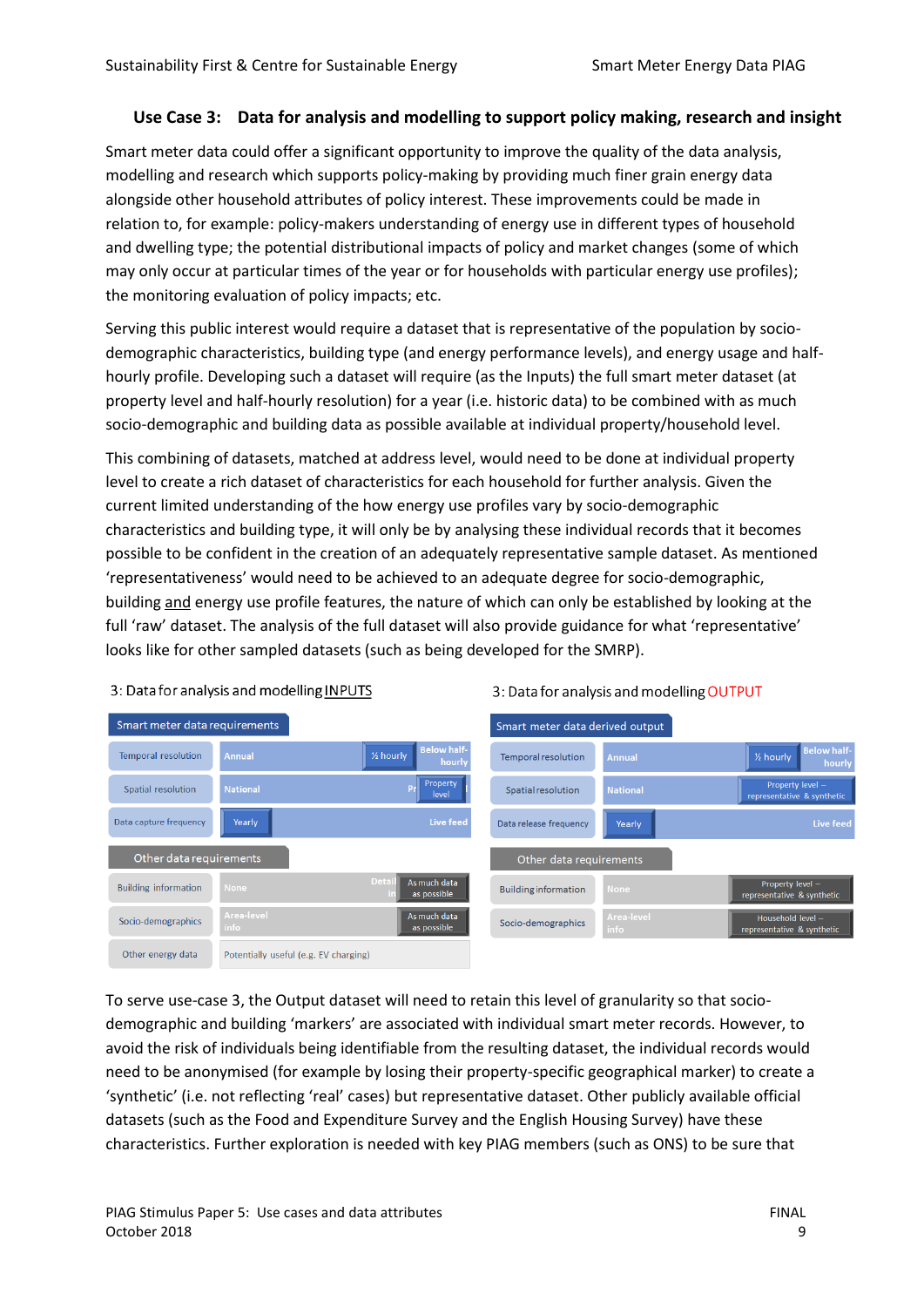such anonymization techniques can be effective without compromising the value of the data for analytical purposes.

# **Use Case 4: Improved intervention design and targeting**

As discussed elsewhere (see PIAG Stimulus Paper 4 at 'Downloads' at [www.smartenergydatapiag.org.uk\)](http://www.smartenergydatapiag.org.uk/), many public interest stakeholders are interested in how smart meter data could help them to improve the design and targeting of their planned interventions (for example to tackle fuel poverty or encourage take up of demand flexibility services locally).

We have concluded that the use of an individual household's smart meter data to support improved delivery of services to that household **should require the household's consent**. However, the design and targeting of these services could be improved through the use of datasets produced for other usecases outlined above, specifically the local dataset Output from use-case 5.2 and the nationally representative dataset from use-case 5.3. Between them, they would give prospective service providers extensive insight into the patterns of energy using behaviour of their target sociodemographic and also, potentially, in which neighbourhoods they will tend to be found locally.

# **Use Case 5: Local electricity system 'live' monitoring**

Several public interest stakeholders were keen to have access to 'live' (i.e. virtually real time) data on the local electricity system in order to drive interventions such as local triggers for demand shifting or reduction or participation in local (or national) balancing and associated markets.

However, domestic smart meters will not be collecting or transmitting this 'live' data routinely so, irrespective of the potential public interest that would be served, this use-case cannot be realised by use of smart meter data. Instead, the local electricity distribution network operator may potentially provide this sort of data as it develops its role as Distribution System Operator. This data would probably be provided at LV substation or feeder level (see, for example the Network Innovation Competition funded project, [Open LV\)](https://www.cse.org.uk/projects/view/1335). While the DNOs are also in the process of establishing the basis on which they will have access to smart meter data (see PIAG note on energy networks and smart meter data at 'Downloads' at [www.smartenergydatapiag.org.uk\)](http://www.smartenergydatapiag.org.uk/), this would not captured be in realtime at the level of individual records (aside from a meter's 'last gasp' notification signal in the event of a power cut); it will therefore tend to be used by DNOs/DSOs for planning purposes and, over time, trend analysis, rather than operational management.

# **Use Case 6: Service development innovation test-bed**

A number of public interest stakeholders are interested in the development and/or provision of services which used smart meter data to help individuals to gain some sort of personal benefit (from thermal safeguarding which warns people – or their carers - when their home is unhealthily cold and/or damp, to peer-to-peer trading services – see PIAG Stimulus Paper 4 at 'Downloads' at [www.smartenergydatapiag.org.uk\)](http://www.smartenergydatapiag.org.uk/).

As with use-case 5.4 above, **we have concluded that there is no public interest argument to impose such services on householders without their consent** or, therefore, to enable service providers to access a household's smart meter data without their explicit consent.